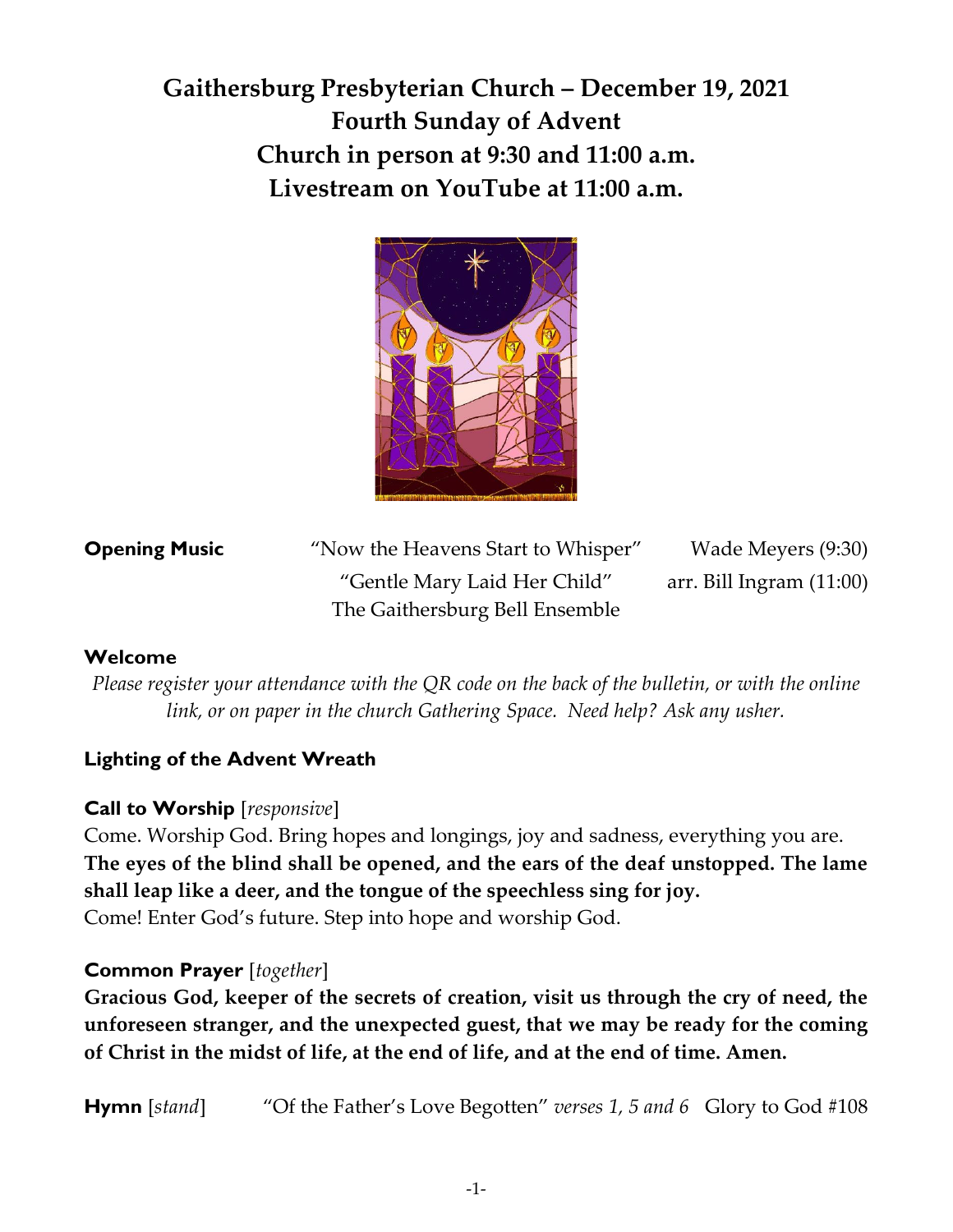# **Call to Confession and Prayer of Confession** [*together*]

**Holy God, you are always with us and always coming. We confess that we do not know how to truly prepare our lives for that reality. We have forgotten how to hope. We have ignored your promises. We have been distracted by the cares of this world. Forgive us, Lord. Grant us the simple wonder of the shepherds, the courage of the magi, and the quiet faith of Mary and Joseph, that we may journey with them toward Bethlehem and find the good news of a child born for us. Amen.**

[*Silence for Personal Prayer*]

## **Assurance of Pardon** [*responsive*]

Friends, believe the good news that is proclaimed today and every day. Hear the good news God speaks: I love you. I forgive you. I restore you to new life. Friends, in Jesus Christ, we are forgiven. **Thanks be to God.**

# **We Listen to God's Word**

## **Children's Message Children's Message** *Carolyn Hayes*

*Children and youth leave for class. Children can be picked up after church in Room 30/31 or Room 32/33. Youth will be released from class to find you.* 

**Sung Response** "He Came Down" Glory to God #137

#### **Scripture Matthew 1:18–21**

 $^{18}$ Now the birth of Jesus the Messiah $^{[a]}$  $^{[a]}$  $^{[a]}$  took place in this way. When his mother Mary had been engaged to Joseph, but before they lived together, she was found to be with child from the Holy Spirit. <sup>19</sup> Her husband Joseph, being a righteous man and unwilling to expose her to public disgrace, planned to dismiss her quietly. <sup>20</sup> But just when he had resolved to do this, an angel of the Lord appeared to him in a dream and said, "Joseph, son of David, do not be afraid to take Mary as your wife, for the child conceived in her is from the Holy Spirit. <sup>21</sup> She will bear a son, and you are to name him Jesus, for he will save his people from their sins."

### **Luke 4:16–21**

<sup>16</sup>When he came to Nazareth, where he had been brought up, he went to the synagogue on the sabbath day, as was his custom. He stood up to read, <sup>17</sup> and the scroll of the prophet Isaiah was given to him. He unrolled the scroll and found the place where it was written: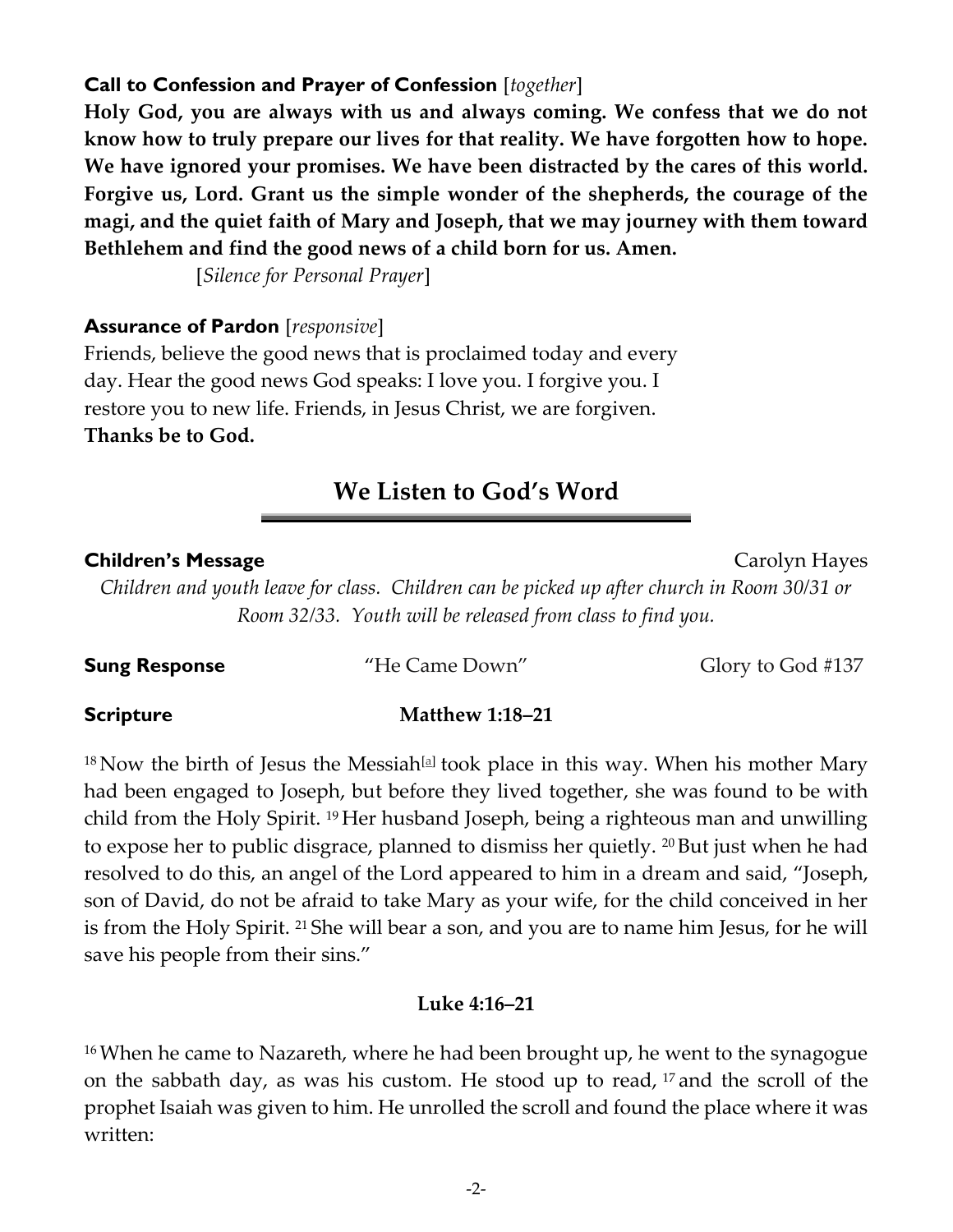<sup>18</sup> "The Spirit of the Lord is upon me, because he has anointed me to bring good news to the poor. He has sent me to proclaim release to the captives and recovery of sight to the blind, to let the oppressed go free, <sup>19</sup> to proclaim the year of the Lord's favor."

<sup>20</sup> And he rolled up the scroll, gave it back to the attendant, and sat down. The eyes of all in the synagogue were fixed on him. <sup>21</sup> Then he began to say to them, "Today this scripture has been fulfilled in your hearing."

Hear the good news! **Thanks be to God.**

**Sermon Be An Angel** Rev. Mary Beth Lawrence

# **We Respond to God's Grace**

**Hymn** "Angels We Have Heard on High" Glory To God #113

#### **Invitation to Generosity and Prayer of Thanksgiving**

| <b>Offertory</b> | "People, Look East"         | Wade Meyers (9:30)        |
|------------------|-----------------------------|---------------------------|
|                  | "A Handel Christmas Medley" | arr. Linda Lamb $(11:00)$ |
|                  | The Canterbury Ringers      |                           |

#### **Prayers of the People and The Lord's Prayer** [*together*]

**Our Father, who art in heaven, hallowed be thy name, thy kingdom come, thy will be done, on earth as it is in heaven. Give us this day our daily bread; and forgive us our debts, as we forgive our debtors; and lead us not into temptation, but deliver us from evil. For thine is the kingdom, and the power, and the glory, forever. Amen.**

# **We Depart for Service**

#### **Announcements**

**Sending Song** [*stand*] "My Soul Cries Out with a Joyful Shout!" Glory to God #100